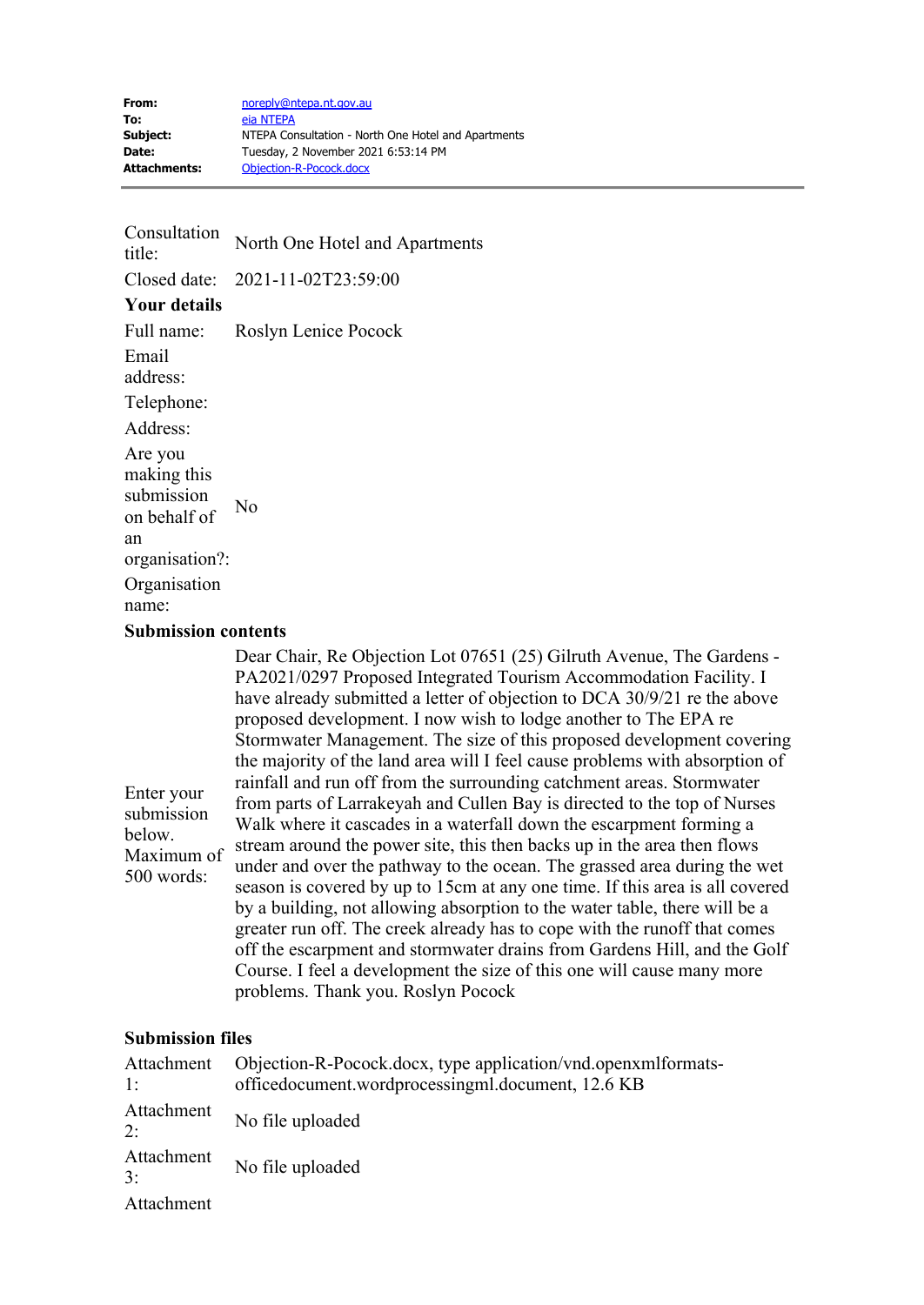4: No file uploaded

Attachment<br>5: No file uploaded

## **Acknowledgement**

Before submitting this form please check one of the boxes below I agree for my submission to be publishedto indicate that you agree with one of the following statements: